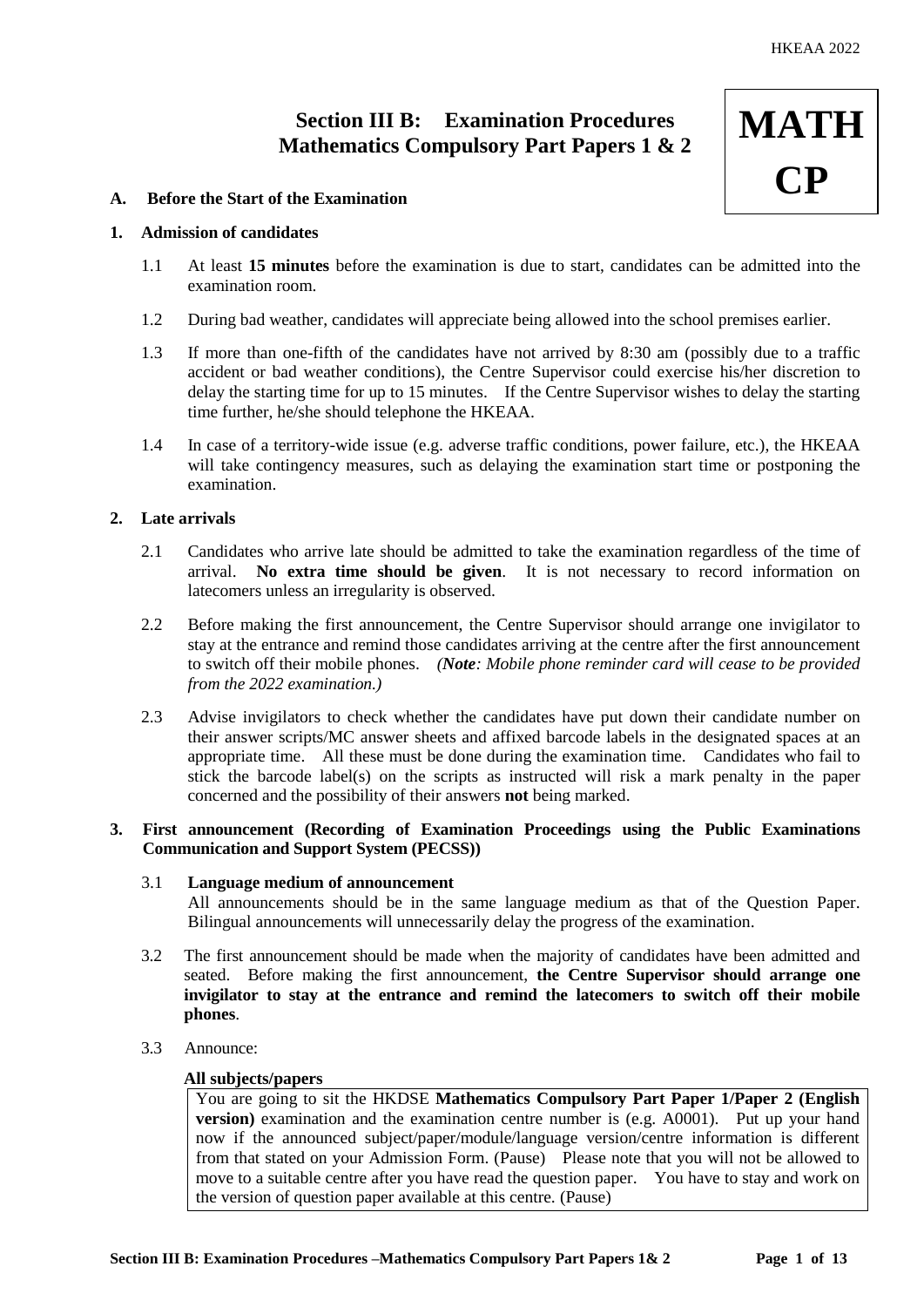The 'Public Examinations Communication & Support System' has been installed at this examination centre. The centre conditions and examination proceedings will be recorded. Only authorised persons of the HKEAA can view, store or handle the recordings. The recordings will be destroyed upon closing of the examination year.

3.4 In case a candidate claims that the subject/paper/module/language version/centre information announced by the CS is different from that stated on his/her Admission Form, the **CS should arrange an invigilator to distribute the 'Notes for Wrong Centre or Wrong Version Candidates'** (**SR3(Notes)** - see *Specimen 40*) to the candidate concerned and let him/her decide whether or not to remain sitting the examination in this centre. For handling cases of wrong centre/wrong version candidates, please refer to *Section IV paragraphs 15 and 16*.

## **4. Second announcement (Checking of personal belongings)**

Announce:

## **(All subjects/papers)**

Check that you have taken the correct seat according to the seat number as stated on your Admission Form. Place your Admission Form and Identity Card or identification document on the top right-hand corner of your desk and not inside any folder. If you bring a folder, you must put it under your chair. Put up your hand if you have any questions. (Pause)

Put all the stationery you need to use on your desk. If you have brought a pencil case, put it in your bag or under your chair. (Pause)

If you intend to use a calculator during the examination, put the calculator on your desk. Remove the calculator cover/jacket and place it inside your bag or under the chair. Check your calculator now to make sure that no writings or markings have been made on the calculator. (Pause)

If you have brought a mobile phone, take out the phone now. Check to see if it has been switched off. (Pause) If not, switch it off now. You should also ensure that the alarm function of the phone has also been turned off and no sound will be emitted. (Pause for 15 seconds to ensure that candidates are complying with the instructions)

Now place the phone under your chair in a position clearly visible to the invigilators. (Pause)

If you have question paper(s) from previous examination session(s), notes, pieces of paper, books and dictionaries etc., put them in your bag. If you have brought any electronic devices (such as tablet, multimedia player, electronic dictionary, databank watch, smart watch, wireless earphones or other wearable technologies with communication or data storage functions, etc.) or articles that can emit sound, switch them off now (if possible) and put them in your bag or under your chair. (Pause)

Zip up your bag and put it under your chair. Do not leave your bag in the aisle. If you do not have a bag, put your purse and your mobile phone under your chair but bring all your other belongings to the front of the hall and put them … (Please clearly tell the candidates the location which you assign and ask an invigilator to assist).

Please note that if you are found to have any unauthorised materials on your desk or in the drawer of your desk, on your body or in your clothing after the Question Papers have been distributed, or any electronic devices (including mobile phone) switched on during the examination, you will receive a mark penalty, subject downgrading or even be disqualified from the whole examination.

Put up your hand if you have any questions. (Pause)

#### **Note:**

Repeat this announcement nearer the start of the examination if there are a lot of latecomers.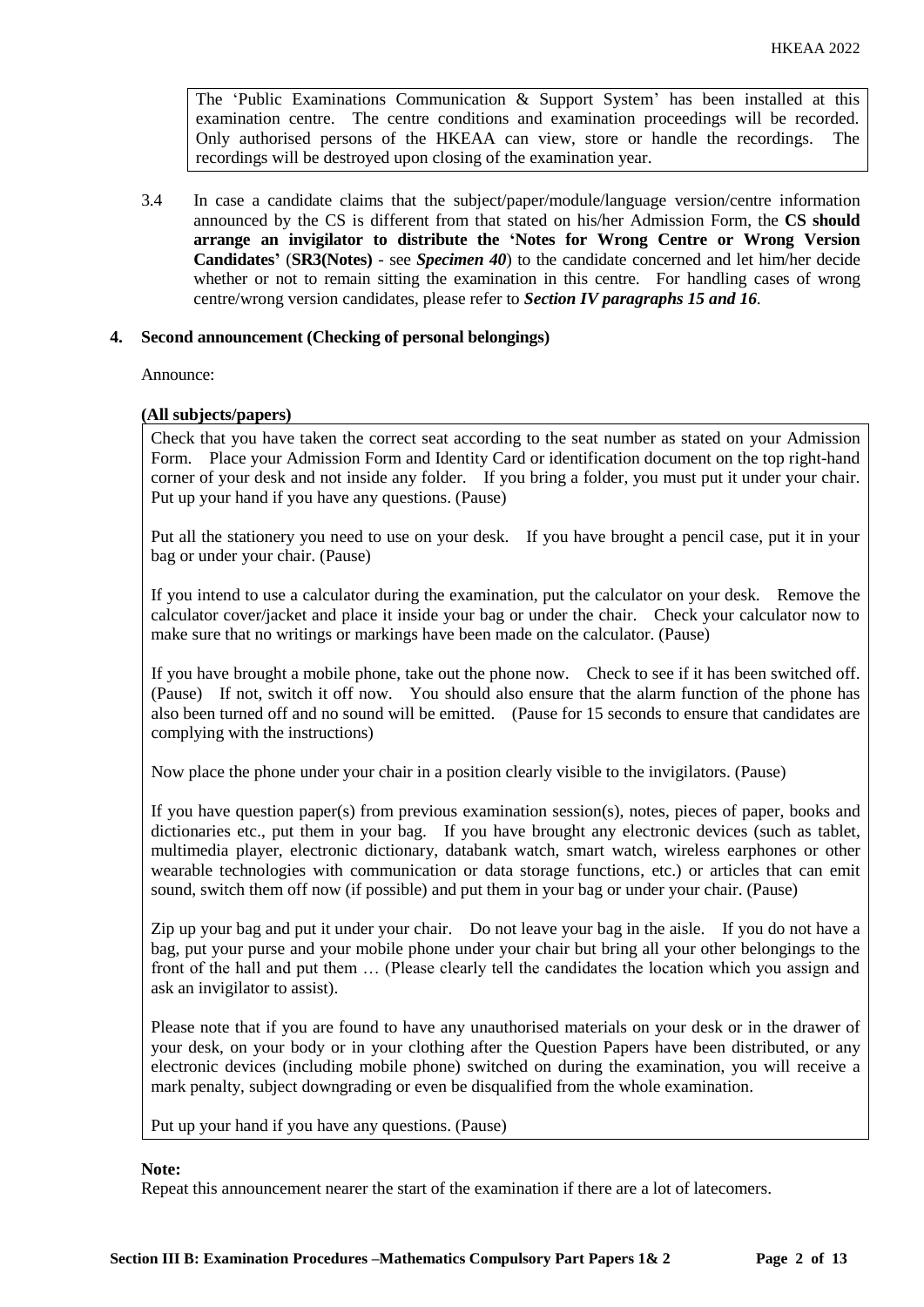The Centre Supervisor should ask the invigilators to check that the candidates follow these instructions. **Before the examination begins, should no mobile phone be found under a candidate's chair, invigilators may ask the candidate concerned if he/she has brought a mobile phone.**

## **5. Third announcement (Checking of barcode labels)**

## **Mathematics Compulsory Part Paper 1**

You should have on your desk a barcode sheet. Put up your hand if you do not. (Pause)

Your English name has been printed on the top of the barcode sheet. Each barcode label on the sheet has been printed with your candidate number, centre number, seat number and the subject/paper name. Please check to make sure that you have been given the correct barcode sheet. Put up your hand if you have any questions. (Pause)

After the start of the examination, you should first write your Candidate Number in the boxes provided on the front cover of the Question-Answer Book. You should copy your Candidate Number from your Admission Form. Moreover, you should stick barcode labels in the designated spaces on the cover and the inner pages of your Question-Answer Book.

If you use a supplementary answer sheet or graph paper, you should also write your Candidate Number and affix a barcode label in the designated space. Do not fold, scratch or stain the barcode labels.

No extra time will be given to candidates for sticking the barcode labels on after the 'Stop working' announcement.

Each page of the Question-Answer Book, supplementary answer sheet and graph paper has been printed with a page number. Do not change any of the page numbers or write your answers near them as this might affect the scanning of your script. It should also be noted that answers written in the margins will not be marked.

## **Mathematics Compulsory Part Paper 2**

You should have on your desk a barcode sheet. Put up your hand if you do not. (Pause)

Your English name has been printed on the top of the barcode sheet. Each barcode label on the sheet has been printed with your candidate number, centre number, seat number and the subject/paper name. Please check to make sure that you have been given the correct barcode sheet. Put up your hand if you have any questions. (Pause)

After the start of the examination, you should first write your Candidate Number in the boxes provided on the MC answer sheet. You should copy your Candidate Number from your Admission Form. Moreover, you should stick a barcode label, write your name and sign in the designated spaces on the MC answer sheet. Do not fold, scratch or stain the barcode labels.

No extra time will be given to candidates for sticking the barcode labels on after the 'Stop working' announcement.

## **6. Fourth announcement (Checking of Rough-work Sheets / MC Answer Sheets)**

## **Mathematics Compulsory Part Paper 1**

You should have on your desk two rough-work sheets. Put up your hand if you do not. (Pause)

## **Mathematics Compulsory Part Paper 2**

You should have on your desk an MC answer sheet and two rough-work sheets. Put up your hand if you do not. (Pause)

You are advised to use a pencil to mark your answers on the MC answer sheet. Do not fold or puncture the MC answer sheet.

Now, read the Instructions on the MC answer sheet. (Pause)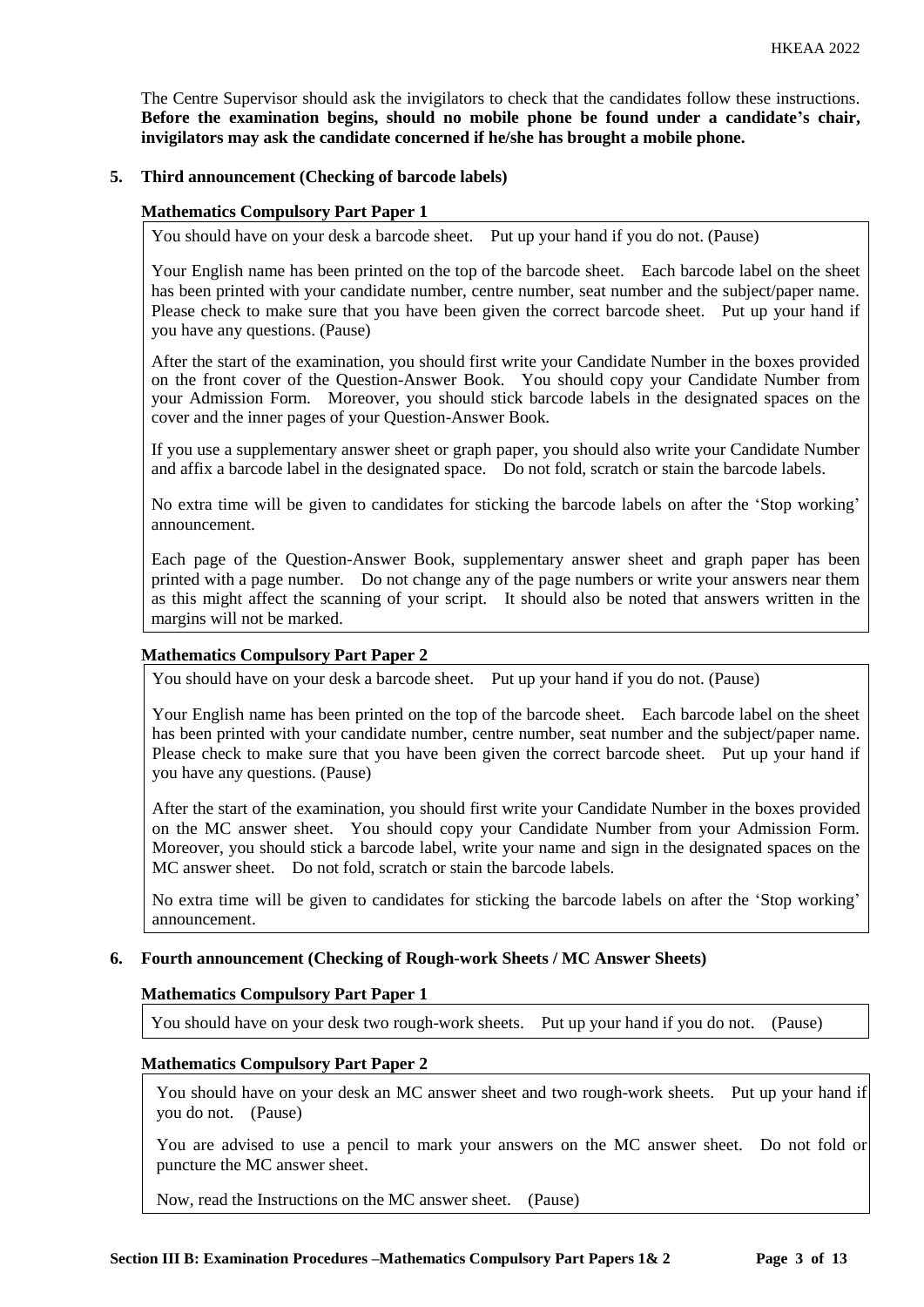## **7. Fifth announcement (Distribution of Question Papers / Question-Answer Books)**

The Centre Supervisor should check carefully whether the Question Papers/Question-Answer Books are **for the correct session**. The Centre Supervisor should then unseal and **open the packets of Question Papers/Question-Answer Books in front of the invigilators and candidates**. After ensuring that there are sufficient copies for distribution, announce:

## **Mathematics Compulsory Part Paper 1**

The Question-Answer Book will be distributed now. Make sure you have put away all unauthorised articles; otherwise you will be penalised. (Pause to allow sufficient time, say 10 seconds, for candidates to put away their unauthorised articles)

Do not turn over your Question-Answer Book and do not start writing until you are told to do so.

## **Mathematics Compulsory Part Paper 2**

The Question Paper will be distributed now. Make sure you have put away all unauthorised articles; otherwise you will be penalised. (Pause to allow sufficient time, say 10 seconds, for candidates to put away their unauthorised articles)

Do not turn over your Question Paper and do not start writing until you are told to do so.

The Centre Supervisor should then give the Question Papers/Question-Answer Books to the invigilators and instruct them to distribute the papers to the candidates, with **the cover of the Question Papers/Question-Answer Books facing up**. If an invigilator finds any writing on a candidate's rough-work sheet during the distribution of Question Papers/Question-Answer Books, he/she should collect the rough-work sheet immediately and replace it with a new one.

#### **8. Sixth announcement (Checking of Question Papers / Question-Answer Books)**

#### **Mathematics Compulsory Part Paper 1**

You should have on your desk a Question-Answer Book and two rough-work sheets. Put up your hand if you do not. (Pause)

Now, read the Instructions on the cover of the Question-Answer Book. Do not turn over the Question-Answer Book until you are told to do so. (Pause for 15 seconds)

## **Mathematics Compulsory Part Paper 2**

You should have on your desk a Question Paper, an MC answer sheet and two rough-work sheets. Put up your hand if you do not. (Pause)

Now, read the Instructions on the cover of the Question Paper. Do not turn over the Question Paper until you are told to do so. (Pause for 15 seconds)

#### **9. Seventh announcement (Checking of Question Papers and start of the examination)**

9.1 Before the start of the examination, the Centre Supervisor should remind candidates to make sure that they do not have any electronic devices (including mobile phones) switched on or on the body. Then ask the candidates to open the Question Paper/Question-Answer Book to **check the number of pages/questions**. After the start of the examination, candidates should first write their candidate number in the boxes provided on the MC answer sheet and the front cover of their Question-Answer Book (candidates should also write their name and sign on the MC answer sheet), and affix barcode labels in the designated spaces on the MC answer sheet, the front cover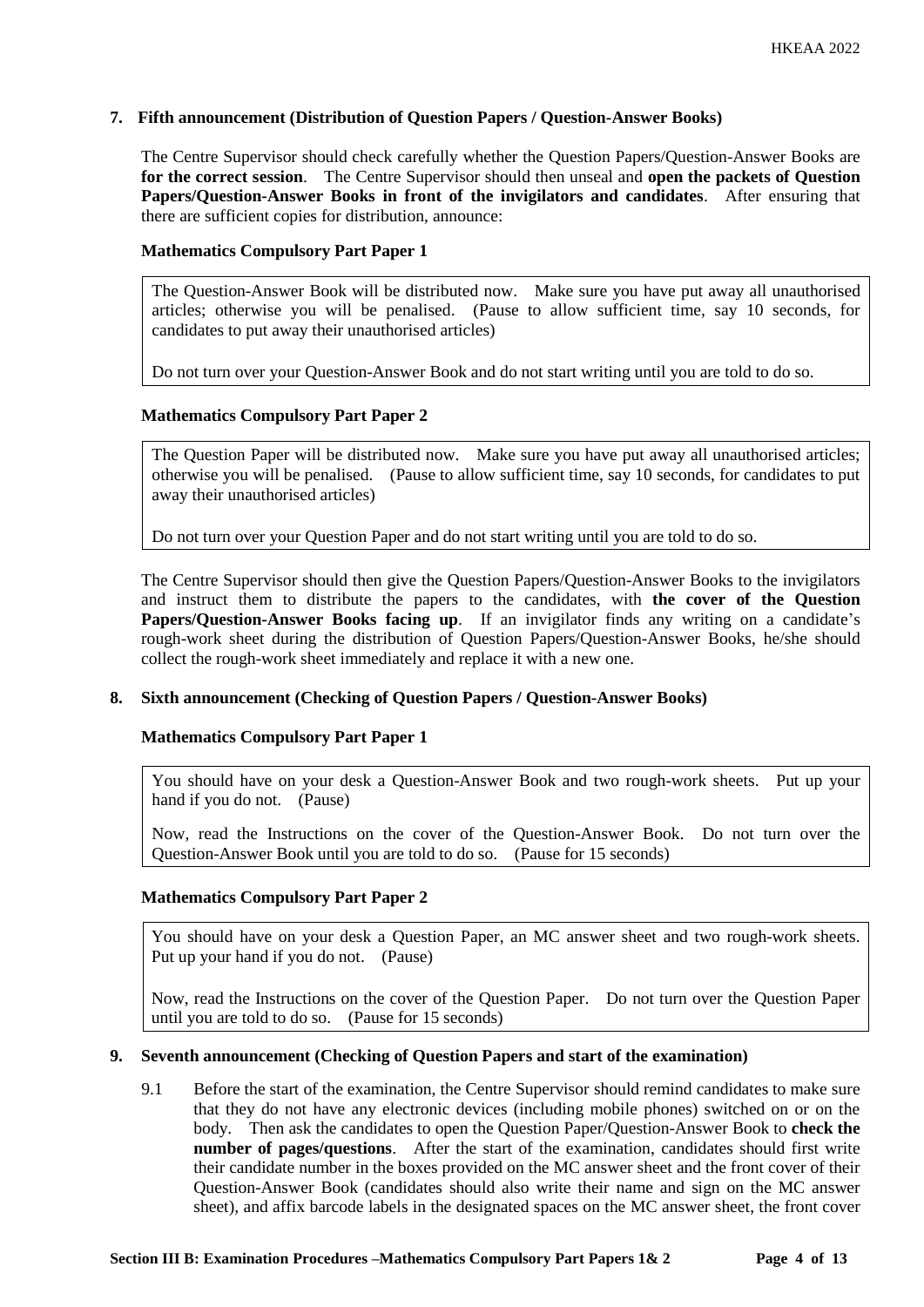and the inner pages of the Question-Answer Book according to the instructions on the cover. No extra time will be given to candidates for sticking the barcode labels after the 'Stop working' announcement.

## **Mathematics Compulsory Part Paper 1**

Before the examination begins, make sure that you have switched off your mobile phone, including the alarm function, and that you do not have any electronic devices on the body. (Pause to allow sufficient time, say 30 seconds, for candidates to do the final check)

Check your Question-Answer Book to make sure that there are no missing questions. Words like '**End of Paper**' or '**End of Section**' should appear after the last question. (Pause)

**Close the Question-Answer Book after checking.**

**After the announcement of the start of the examination**, you should first write your Candidate Number in the boxes provided on the front cover of the Question-Answer Book. You should copy your Candidate Number from your Admission Form. You should stick barcode labels in the designated spaces on the cover and the inner pages of your Question-Answer Book according to the Instructions on the cover.

**No extra time will be given** to candidates for sticking barcode labels after the 'Stop working' announcement.

## **Mathematics Compulsory Part Paper 2**

Before the examination begins, make sure that you have switched off your mobile phone, including the alarm function, and that you do not have any electronic devices on the body. (Pause to allow sufficient time, say 30 seconds, for candidates to do the final check)

Check your Question Paper to make sure that there are no missing questions. Words like '**End of Paper**' or '**End of Section**' should appear after the last question. (Pause)

**Close the Question Paper after checking.**

**After the announcement of the start of the examination**, you should stick a barcode label, write your Candidate Number and name and sign on the MC answer sheet.

**No extra time will be given** to candidates for sticking barcode labels after the 'Stop working' announcement.

- 9.2 The Centre Supervisor should **check if there is any Special Notice** which contains last-minute messages to candidates. The Special Notice, if any, is in a **bright yellow envelope** (see **Specimen 9**). If there is a Special Notice for the session, make an announcement according to the instructions in the Special Notice and write down the contents of the Special Notice on the blackboard for the candidates' reference, particularly the latecomers.
- 9.3 If there are no questions from the candidates, the Centre Supervisor should give the signal to begin by announcing:

**Mathematics Compulsory Part Paper 1** (leaving early is allowed during the period after the first 30 minutes and before the last 15 minutes)

If you wish to leave early, you should put up your hand to seek an invigilator's permission. Early leavers are not allowed to take away the question papers.

According to the hall clock (my watch), the time is \_\_\_\_. The finishing time is \_\_\_\_. You may now start.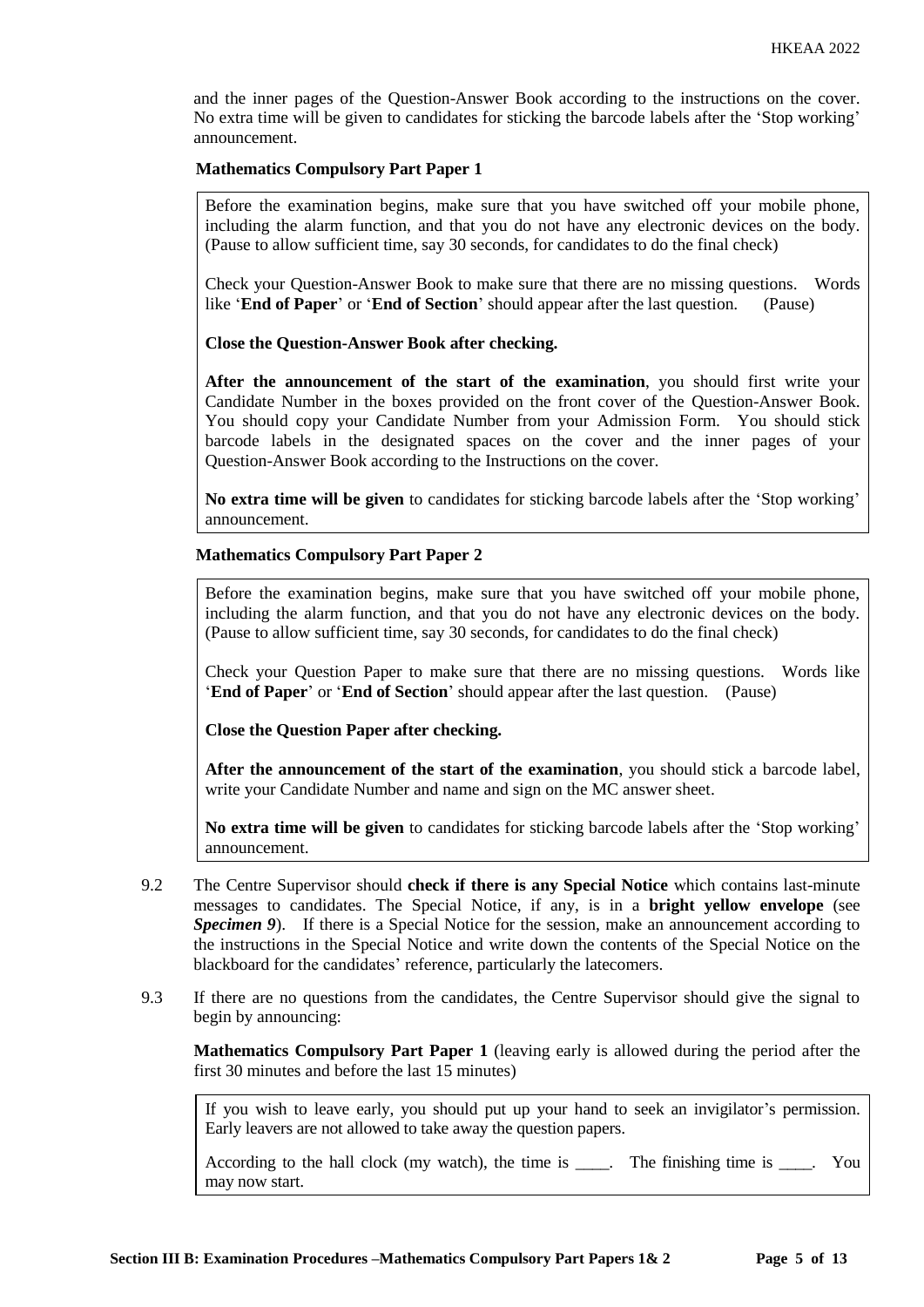## **Mathematics Compulsory Part Paper 2** (leaving early is **not** allowed)

**No candidate will be allowed to leave early in this examination session.** According to the hall clock (my watch), the time is . The finishing time is . You may now start.

- 9.4 After the 'You may now start' announcement, the Centre Supervisor should write the actual starting time and the correct finishing time on the blackboard for the information of candidates and invigilators.
- 9.5 The Centre Supervisor should avoid the practice of writing up the starting and finishing times in advance, and should do this only when the precise times are known. If the hall has a clock visible to the candidates and is functioning properly (see **Notes** below), the Centre Supervisor should time the examination according to this clock. The Centre Supervisor may also refer to the digital timer available on the computer desktop of PECSS. Apart from providing a countdown of the examination time, the timer also provides reminders of the last 15 minutes, last 5 minutes and end of the examination session. The Centre Supervisor must ensure that candidates are given the full amount of time as specified on the Question Paper/Question-Answer Book. No extra time should be given to the candidates for reading the Question Paper or for any other reason without specific instructions from the HKEAA.

#### **Notes:**

- (1) The Centre Supervisor should check whether the hall clock is functioning properly before the start of the examination. If not, candidates should be reminded not to refer to the clock during the examination.
- (2) If there are two clocks in the hall (say one in the front of the hall and one at the back), the Centre Supervisor should use the one facing the candidates and inform the candidates of the clock he/she is using for timing the examination in order to avoid misunderstanding.
- 9.6 The Centre Supervisor should ensure that all examinations start punctually as scheduled in the timetable. If under special circumstances an examination has to be delayed (due to bad weather or insufficient Question Papers/Question-Answer Books being made available), the Centre Supervisor should ensure that the candidates are given the full amount of time as specified on the Question Paper/Question-Answer Book. **Under no circumstances should an examination start before the scheduled time.**
- 9.7 Write the actual starting time and finishing time at the end of the session in the spaces provided on the Sessional Report (for core subjects) (See *Specimen 20A*).

#### **B. Procedures after the Start of the Examination**

#### **10. Checking the Admission Forms and Identification Documents**

Please refer to *Section III A paragraph 3* for details.

#### **11. Taking of Candidates' Attendance**

Please refer to *Section III A paragraph 4* for details.

## **12. Collecting Question Papers and answer books from vacant seats**

12.1 **30 minutes** after the start of the examination, ask the invigilators to collect the Question Paper/ Question-Answer Book/MC answer sheet/rough-work sheets/barcode sheet from each vacant seat and return them to the Centre Supervisor. The Centre Supervisor is advised to put the blank Question-Answer Books/MC answer sheets inside a designated box/plastic bag to avoid mixing them up with the candidates' scripts to be collected at the end of the examination. The barcode sheets of the absentees should be put inside the barcode sheet envelope (see *Specimen 30B*).

The Centre Supervisor should ask the invigilators to select 'Recording Absentees' from the Main Menu of their barcode scanner, scan the barcode sheets of the absentees, and upload the absentees' records to the ASTS programme before the absentees' barcode sheets are put inside the barcode sheet envelope.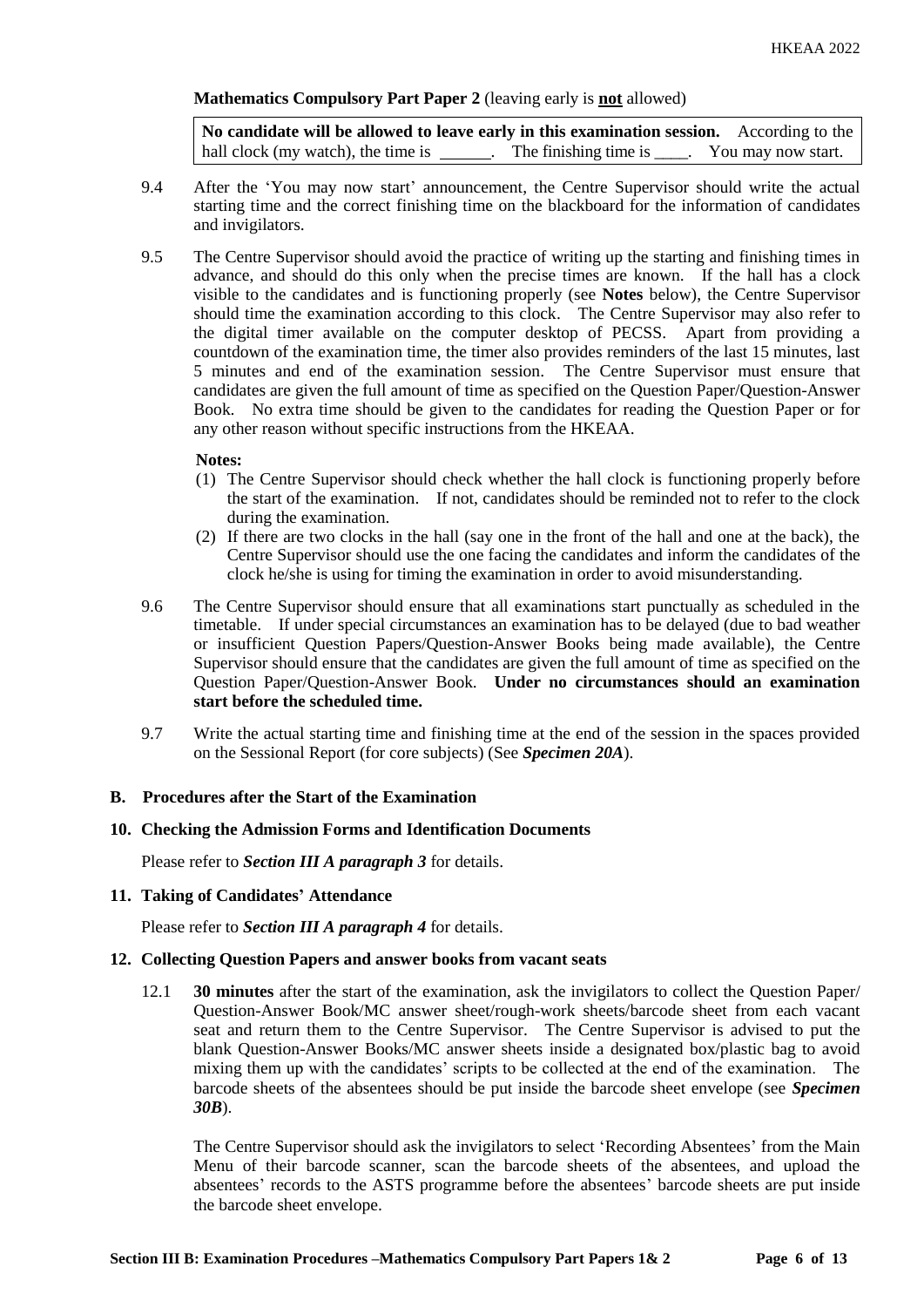- 12.2 The school can retain the surplus Question Papers (including Multiple-Choice Question Papers and Question-Answer Books).
- 12.3 In the case of a candidate **requesting to have another Question-Answer Book**, the request should not normally be accepted. Supplementary answer sheets should be supplied.

## **13. Early leavers**

- 13.1 Early leave is not allowed for the Listening papers and Multiple-Choice papers (i.e. Music Paper 1/Mathematics Compulsory Part Paper 2/Economics Paper 1).
- 13.2 For other subjects/papers, candidates may leave the examination room after the first 30 minutes of the session to 15 minutes before the end of the session. Candidates wishing to leave during the permitted time must raise their hand to summon an invigilator. Before a candidate is given permission to leave, the invigilator should ensure that (1) the candidate number has been put down and barcode labels have been affixed in the designated spaces of the answer script even if no attempt has been made to answer any questions; and (2) the question number box on each page of the answer script has been marked. **Early leavers are not allowed to take away the Question Papers.**
- 13.3 The Centre Supervisor should report in detail (time of the incident, circumstances, etc.) any candidate who has left the examination room without permission or who has taken away the Question Paper on Report Form SR4g (see *Specimen 23A*).
- 13.4 If a candidate claims to be sick and wishes to leave outside the permitted time, he/she should state his/her reasons on Report Form SR4g for follow up by the HKEAA. He/she has to write his/her name and address in the space provided on the form. Please complete the attendance taking for the candidate and follow the script collection procedures as described in *paragraph 13.2* before letting the candidate leave.
- 13.5 The Question Papers and answer scripts of early leavers should be left on the candidates' desks. **The answer scripts should be collected at the end of the session together with those of other candidates** and placed in the appropriate script envelope while the Question Papers can be treated as ordinary surplus Question Papers which can be kept by the school.

#### **14. Questions raised by candidates**

Please refer to *Section III A paragraph 5* for details.

#### **15. Toilet arrangements**

Please refer to *Section III A paragraph 6* for details.

## **C. Report Forms**

## **16. If the Centre Supervisor wishes to make a report about the conduct of the examination, he/she can use the following report forms:**

- Form SR1 ― Candidates without Admission Form/Identification Document
- Form SR3 ― Candidates Attended the Wrong Examination Centre/Subject/Paper/Module/ Language Version not on Admission Form
- Form SR4g Examination Irregularities (cheating/insufficient papers/candidates' disobeying the 'Stop working' instructions, etc.)
- Form SR4b Examination Irregularities (Barcodes)
- Form SR4c Examination Irregularities (Calculators)
- Form SR4p ― Examination Irregularities (Mobile Phones/Electronic Devices/Sounding Devices)
- Form SR4t Candidates Going to the Toilet
- Form  $SR4i$  Examination Irregularities (Invigilators)
- Sessional Report (for core subjects)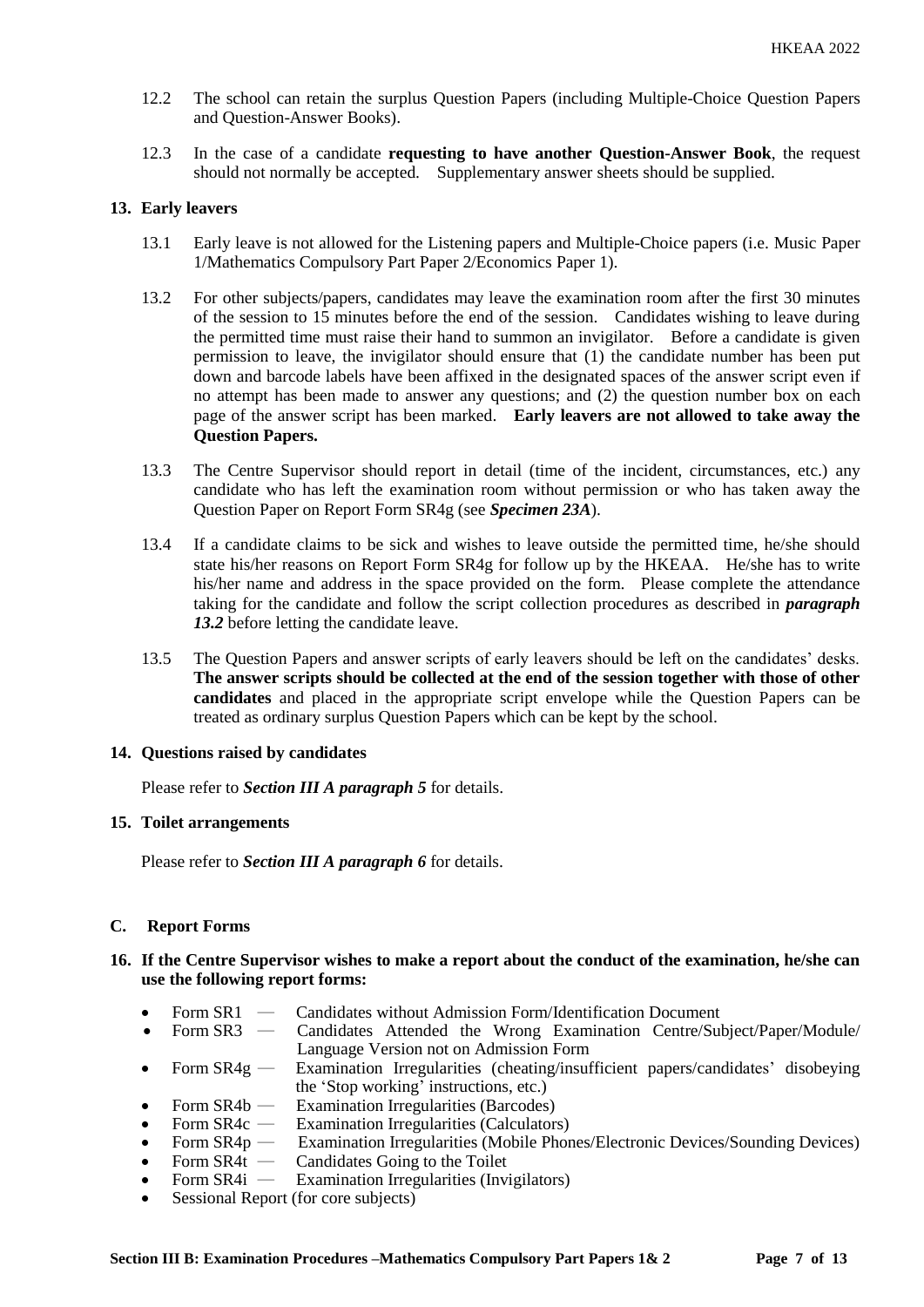## **D. End of Examination**

## **17. Eighth announcement (Reminding candidates of the time left)**

17.1 15 minutes before the end of the session, the Centre Supervisor should announce:

#### **Mathematics Compulsory Part Paper 1**

You have 15 minutes left. You are not allowed to leave the examination room until you are told to do so.

Make sure you have written your Candidate Number and stuck barcode labels in the designated spaces of the Question-Answer Book.

No extra time will be given to candidates for sticking the barcode labels after the 'Stop working' announcement.

#### **Mathematics Compulsory Part Paper 2**

You have 15 minutes left. You are not allowed to leave the examination room until you are told to do so.

Make sure you have written your Candidate Number and name, stuck a barcode label and signed on the MC answer sheet.

No extra time will be given to candidates for sticking the barcode label after the 'Stop working' announcement.

#### 17.2 5 minutes before the end of the session, the Centre Supervisor should announce:

#### **Mathematics Compulsory Part Paper 1**

You have 5 minutes left. Make sure you have written your Candidate Number and stuck barcode labels in the designated spaces on the Question-Answer Book and all supplementary answer sheets.

**Remember to enter the question number and mark the question number box on all appropriate pages.** 

Cross out all unwanted materials. You will *NOT* be allowed to work on your Question-Answer Book and supplementary answer sheets including affixing barcode labels, using an eraser, filling in question numbers or holding any stationery after the 'Stop working' announcement.

## **Mathematics Compulsory Part Paper 2**

You have 5 minutes left. Make sure you have written your Candidate Number and stuck a barcode label in the designated space on the MC answer sheet.

You will *NOT* be allowed to work on your MC answer sheet including affixing barcode labels, using an eraser or holding any stationery after the 'Stop working' announcement.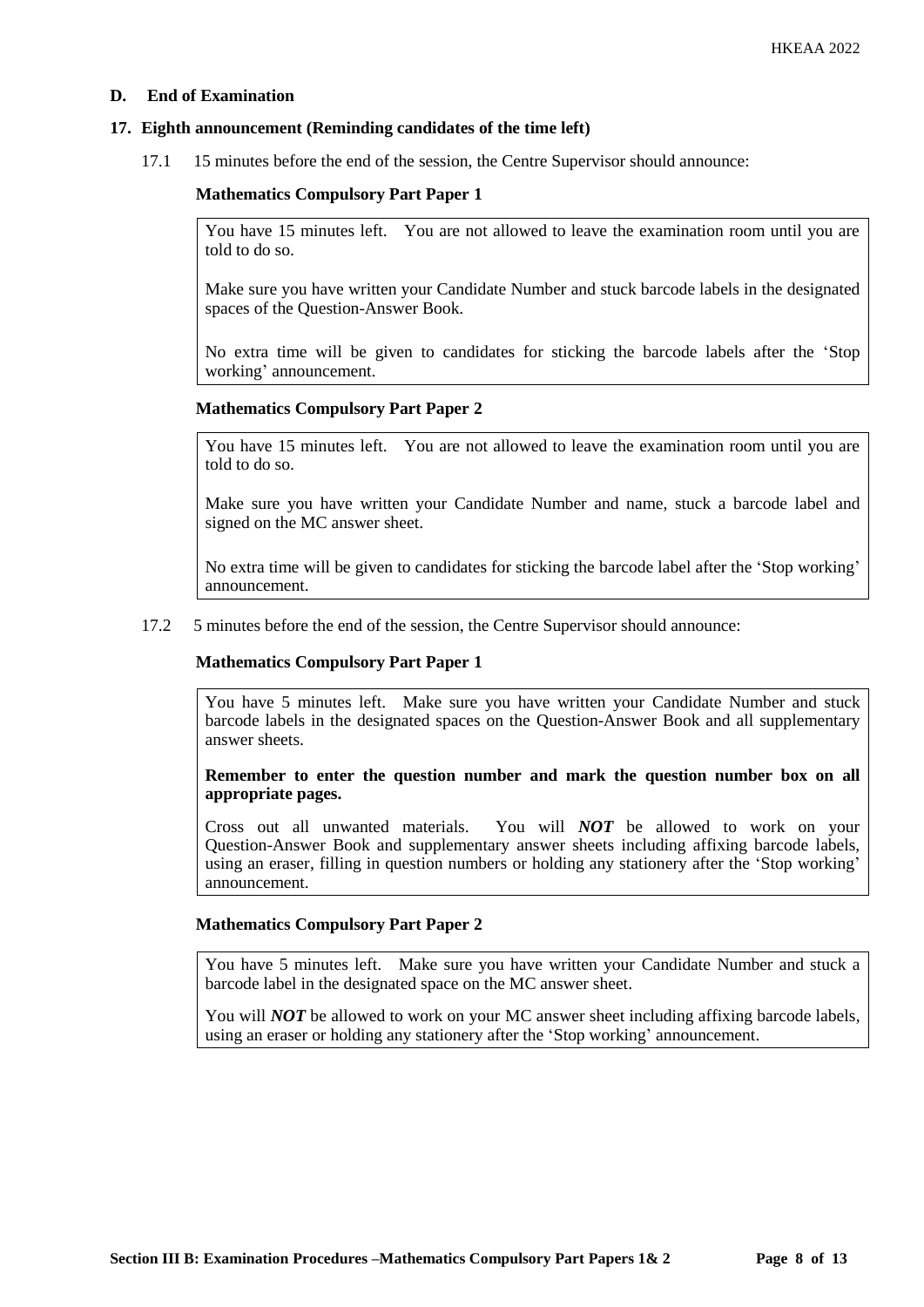## **18. Ninth announcement ('Stop working' instruction)**

18.1 When time is up, announce:

## **Mathematics Compulsory Part Paper 1**

The time now is \_\_\_\_\_. Time is up. Stop working. Put down all your stationery. **(Pause for 10 seconds to ensure that all candidates are complying with the instructions^)**

Do not pack your personal belongings until you are told to do so. Close your Question-Answer Book. You must not work on your answers or affix barcode labels now, otherwise you will receive a mark penalty. (Pause)

If you have supplementary answer sheets or graph papers, tie them in your Question-Answer Book with the piece of string provided. Put your Question-Answer Book next to the unused barcode labels. They will also be collected separately.

Make sure that your Admission Form and identification document do not get included in your answer script.

## **Mathematics Compulsory Part Paper 2**

The time now is \_\_\_\_\_. Time is up. Stop working. Put down all your stationery. **(Pause for 10 seconds to ensure that all candidates are complying with the instructions^)**

Do not pack your personal belongings until you are told to do so. Close your Question Paper. You must not work on your answers or affix barcode labels now, otherwise you will receive a mark penalty. (Pause)

Put your MC answer sheet and unused barcode labels side by side. They will be collected separately. You can keep the Question Paper.

Make sure that your Admission Form and identification document do not get included in your answer script.

- **^** During the 10-second pause after *'Put down all your stationery'* is announced, the Centre Supervisor should stay on the stage to ensure that the candidates follow the instructions and invigilators should check if any candidates are still working on their answer scripts (including writing, erasing/crossing out answers, holding any stationery, affixing barcode labels or filling in question numbers).
- 18.2 For handling cases of candidates disobeying the 'Stop working' instruction, please refer to *Section IV paragraph 19*.

## **19. Tenth announcement (Collection of answer scripts)**

- **NOTE**: **With the exception of Combined Science (Biology) Section A, Combined Science (Chemistry) Section A and Combined Science (Physics) Section A**, the Question Papers of other subjects (including multiple-choice question papers) need **NOT** be collected.
- 19.1 The Centre Supervisor should announce:

### **Mathematics Compulsory Part Paper 1**

Your Question-Answer Book will be collected now. Stay in your seat quietly until you are told to leave.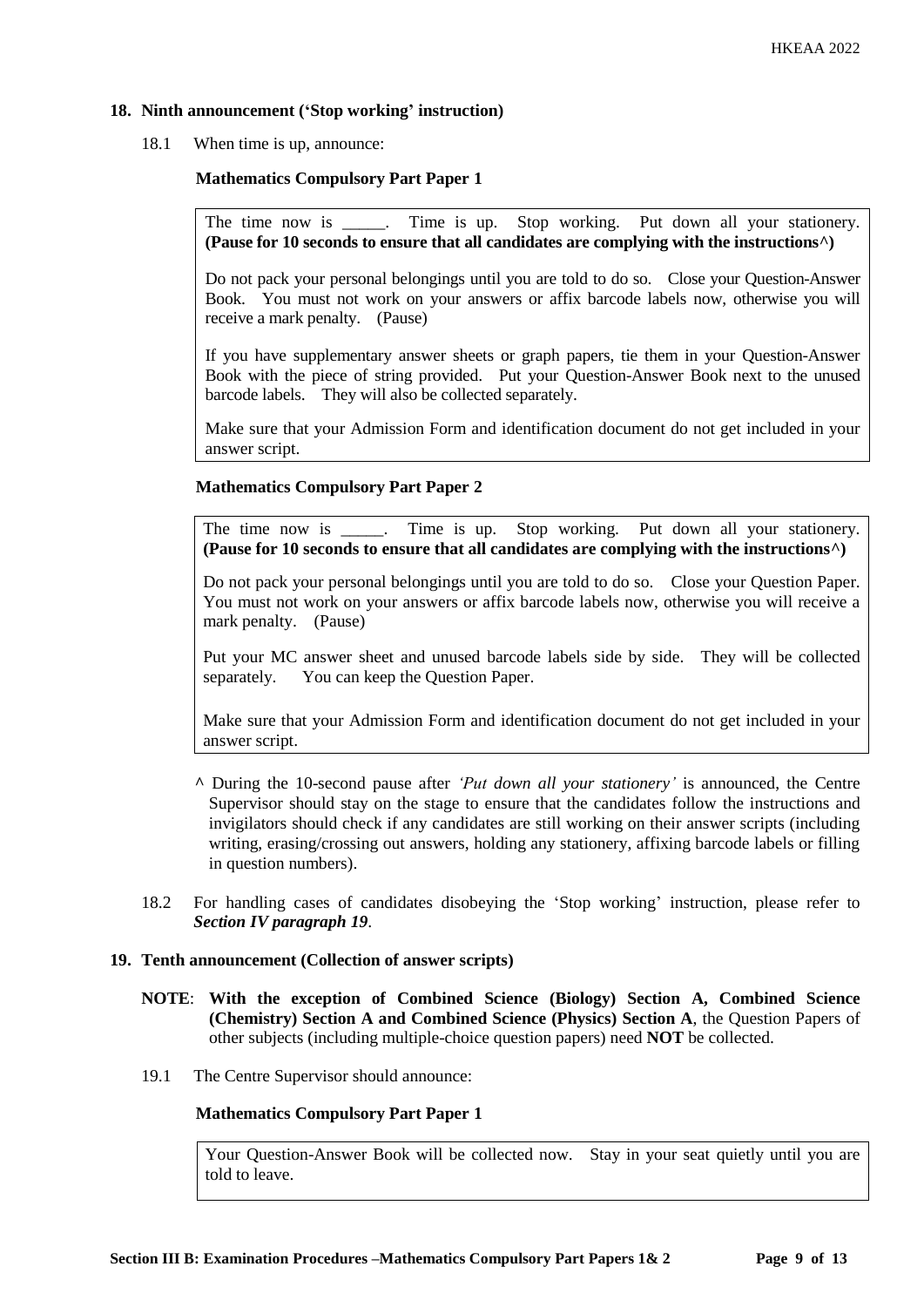While collecting the answer scripts, if you are found not having stuck a barcode label on the cover of the Question-Answer Book, to facilitate scanning, the invigilator will let you stick the label on the cover under supervision. You are required to complete a report form before leaving the examination room.

#### **Mathematics Compulsory Part Paper 2**

Your MC answer sheet will be collected now. Stay in your seat quietly until you are told to leave.

While collecting the answer sheet, if you are found not having stuck a barcode label on the MC answer sheet, to facilitate scanning, the invigilator will let you stick the label on the MC answer sheet under supervision. You are required to complete a report form before leaving the examination room.

- 19.2 The Centre Supervisor should assign the invigilators to collect separately the answer scripts, rough-work sheets and barcode sheets (with/without remaining barcode labels), etc.
- 19.3 While collecting the Question-Answer Books/MC answer sheets, if an invigilator discovers that **a candidate has not put down his/her candidate number on the cover of his/her Question-Answer Book/MC answer sheet, the candidate can be allowed to write his/her candidate number on the cover/MC answer sheet only under the supervision of the invigilator. However, the candidate should not be allowed to fill in the question number boxes.**
- 19.4 While collecting the Question-Answer Books/MC answer sheets, if an invigilator discovers that **a candidate has not stuck any barcode labels on the cover of the Question-Answer Book/MC answer sheet, to facilitate scanning, the candidate should be asked to stick the barcode label on that cover/MC answer sheet under the supervision of the invigilator. A report must be made on Report Form SR4b. The candidate should be asked to sign the report form.**

## **20. Checking of answer scripts collected**

- 20.1 The answer scripts should be collected in candidate number order, with the smallest candidate number on top.
- 20.2 Ask the invigilators to scan the barcode labels on the scripts, including those using spare barcode labels. After scanning all answer scripts, invigilators should place the barcode scanners on the cradle for data transmission.
- 20.3 **The Centre Supervisor should check the 'Summary Report' and the 'Discrepancy Report' in the ASTS programme to ensure that the number of candidates present tallies with the number of collected scripts.** If there is a discrepancy between the attendance records and the scripts' records, the relevant information will be shown in the 'Discrepancy Report' in the ASTS programme. The Centre Supervisor should investigate the irregularities immediately. Please refer to the 'ASTS User Guide' where necessary.
- 20.4 If, at the time of scanning the barcode labels on the scripts, an invigilator discovers that a candidate has not stuck any barcode label on the cover of the Question-Answer book/MC answer sheet, the Question-Answer Book/MC answer sheet need not be scanned. The matter must be reported to the CS immediately and recorded on Report Form SR4b. The case will be shown in the 'Discrepancy Report' of the ASTS programme.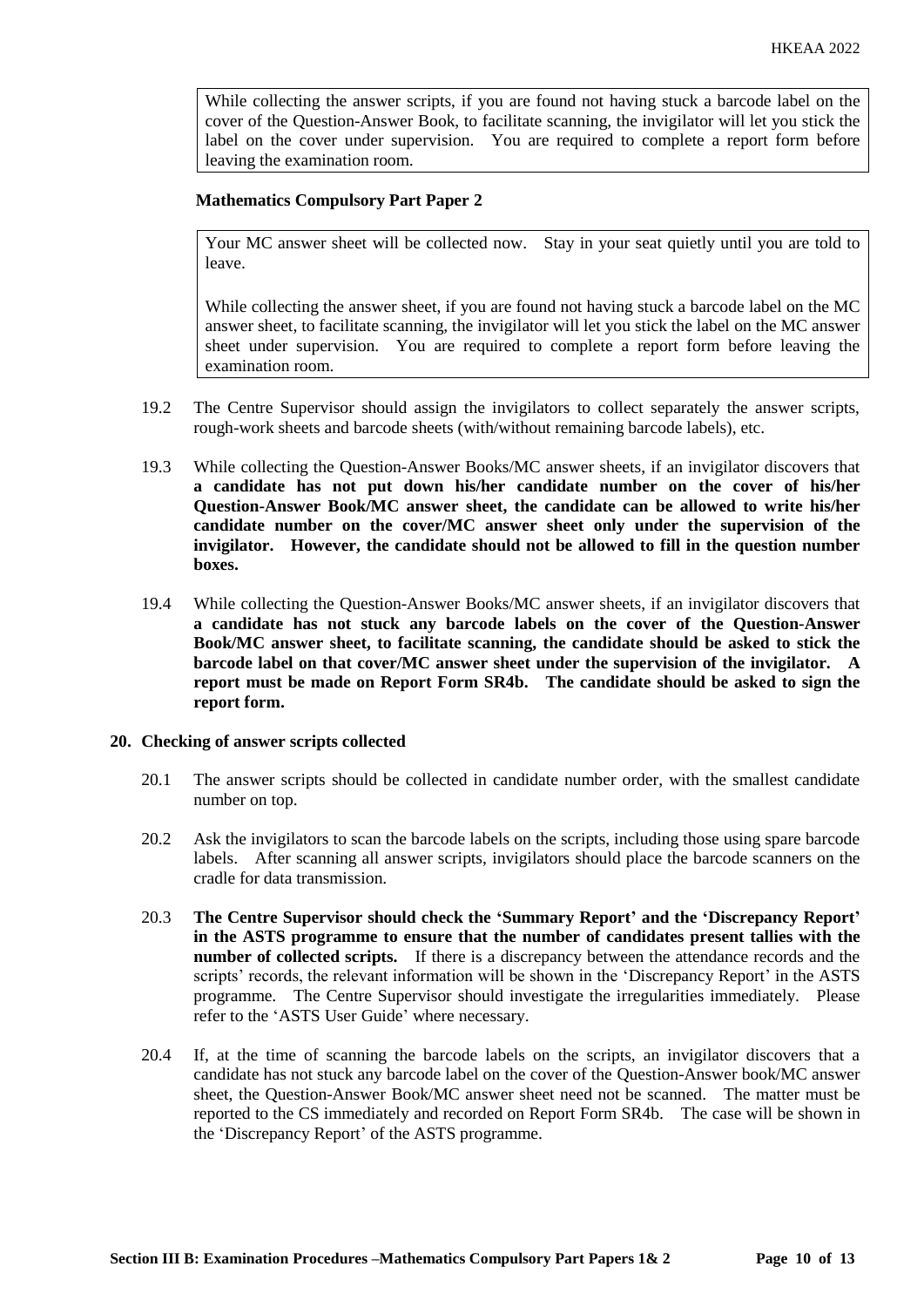The Centre Supervisor should, under the page of 'Answer Script', select the relevant candidate and click 'Edit' manually to update the script record. The candidate's script record should be updated as follows:

- (i) from '0/1' to ' $\checkmark$ ' (for examinations using 1 answer book)
- (ii) from '1/2' to ' $\checkmark$ ' (for examinations using 2 answer books and 1 answer book has been scanned while the other cannot be scanned)
- (iii) from '0/2' to ' $\checkmark$ ' (for examinations using 2 answer books and both answer books cannot be scanned).

The completed Report Form SR4b and the Question-Answer Book/MC answer sheet should be placed in the **Envelope for Special Reports & Related Scripts/Answer Sheets**.

20.5 The Centre Supervisor should put down the total number of scripts collected in the appropriate spaces on the Sessional Report (for core subjects).

#### **21. Eleventh announcement (Dismissal of candidates)**

21.1 On completion of the collection and checking of all answer scripts, the Centre Supervisor should announce:

## **Mathematics Compulsory Part Paper 1**

The Paper 2 examination of this subject will be held at \_\_\_\_\_\_. Please come back 15 minutes before the start of the examination. You may now pack your personal belongings. Make sure you have your Admission Form, identification document and other personal belongings. (Pause) You may now leave.

#### **Mathematics Compulsory Part Paper 2**

You may now pack your personal belongings. Make sure you have your Admission Form, identification document and other personal belongings. (Pause) You can take away your question paper. You may now leave.

21.2 In the case of a candidate reporting any irregularity concerning the examination (e.g. requests a realignment of his/her MC answers), the Centre Supervisor should record the details of the irregularity (such as whether the case was reported before or after the dismissal of candidates) on Report Form SR4g so that follow-up action can be taken by the HKEAA.

#### **22. Completing the Sessional Report (for core subjects)**

The Sessional Report (for core subjects) should be completed by the Centre Supervisor and two invigilators (including one invigilator not provided by the centre school). This report need not be returned daily. It should be returned to the Scripts Collection Centre after the very last HKDSE examination session in the centre.

## **23. Packing of scripts and examination materials**

23.1 The Centre Supervisor should refer to the Script Envelope Summary (see *Specimen 26B*) for the number of pre-printed script envelopes provided to the centre. The answer scripts should be placed in the appropriate script envelopes (see *Specimen 26A*) in candidate number order according to the candidate number ranges printed on the script envelope labels. The number of scripts inside should be written on each of the envelopes. Each envelope should be sealed with a piece of Security Adhesive Tape. The Centre Supervisor and one invigilator should then sign on the flap of the envelope across the tape (see *Specimen 27*). The envelopes must be tied with a piece of string for carrying purposes.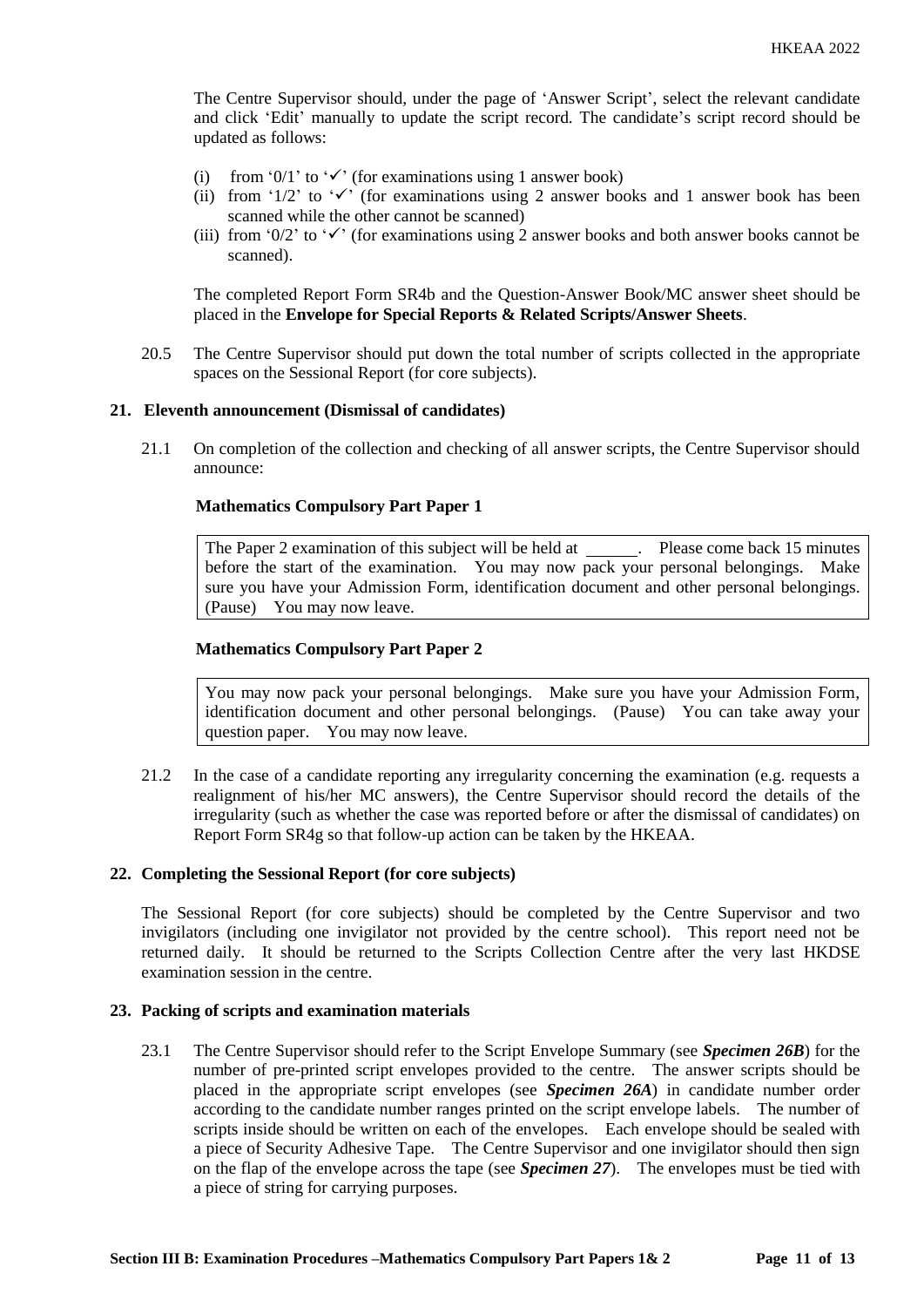23.2 The MC answer sheets (absentees excluded) should be placed in the original answer sheet folder (see *Specimen 28*) which should then be placed in the clear plastic bags provided. The plastic bags should be sealed with Security Adhesive Tape. Do not bend or tie the folders. Except for the last folder, answer sheets of candidates (absentees excluded) from each 100 seats should be placed in one folder, e.g.

## **Seat Number Range Folder**

| 001-100     | If there are absentees, the folder        |
|-------------|-------------------------------------------|
| $101 - 200$ | $\rightarrow$ will have fewer than 100 MC |
| 201-247     | answer sheets                             |

## 23.3 **Items to be placed in the normal script envelopes/MC answer sheet folders:**

## **Scripts/answer sheets of**

- (1) candidates who are present (including latecomers, early leavers and additional candidates);
- (2) candidates who cannot produce their Admission Forms but can produce their identification documents and the candidate numbers claimed can be verified;
- (3) candidates whose Admission Forms do not bear their photographs and who cannot produce their identification documents but their personalised barcode sheets can be found at the centre;
- (4) candidates who have disobeyed the 'Stop working' instruction;
- (5) candidates whose calculators do not have the 'H.K.E.A.A. APPROVED' or 'H.K.E.A. APPROVED' label but the calculators are on the Permitted List.

## 23.4 **Scripts/Reports to be placed in the Envelope for Special Reports and Related Scripts (where appropriate):**

- (1) scripts of candidates who are suspected of cheating and the cribs (if any);
- (2) scripts of candidates who have attended a wrong centre;
- (3) scripts of candidates who cannot produce their Admission Forms and/or valid identification documents and their personalised barcode sheets cannot be found at the centre;

(4) scripts of candidates who have taken a

Candidates who use spare barcode sheets

- subject/paper/module/language version not listed on the Admission Form; (5) scripts of any other candidates who use spare barcode
- sheets/who are not given any barcode sheets; (6) scripts of candidates who cannot produce their Admission Forms and valid identification documents but their personalised barcode sheets can be found at the centre;
- (7) question-answer books with candidate number written but no barcode label stuck on the cover, or MC answer sheet with candidate number written but no barcode label stuck on;
- (8) Report Forms SR1, SR3, SR4g, SR4b, SR4c, SR4p, SR4t\* or SR4i (if any);
- (9) candidates' calculators which do not have the 'H.K.E.A.A. APPROVED' or 'H.K.E.A. APPROVED' label and which are **NOT** on the Permitted List.
- Report Forms SR4t need not be returned daily. They should be returned to the HKEAA on the last examination day of the centre.

#### 23.5 **Items to be placed in a clear plastic bag:**

- (1) Calculators Form;
- (2) Declaration Forms on Health for candidates and examination personnel.
- 23.6 Rough-work sheets and barcode sheets (unused barcode sheets and those collected from candidates) should be placed separately in the rough-work sheet envelopes (see *Specimen 30A*) and barcode sheet envelopes (see *Specimen 30B*).